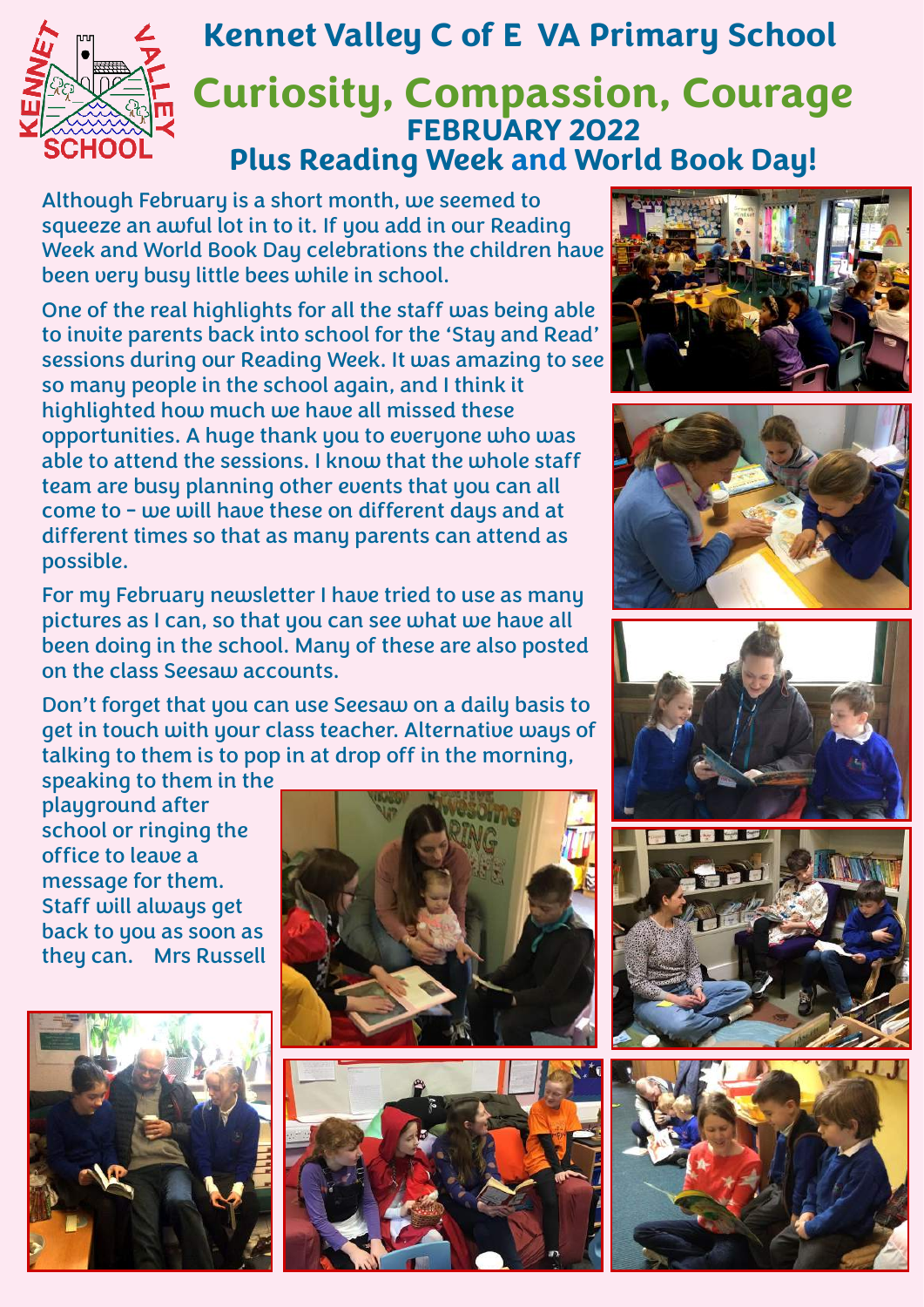



## **Creativity in Wrens' Class**

Our reception and Year One children are exceptionally creative so Mrs McQue and Mrs Alexander have worked hard to develop the continous provision in the classroom to ensure that the children have lots of outlets for this. This year they have expanded the main art and craft area within the classroom so that it now includes a wood work area with tools (including hammers, drills and a cool-melt glue gun) that the children can use independently,

as well as a large junk modelling area. This means that the children regularly take home amazing pieces of artwork and sculptures to their parents and families.









On World Book Day the children all had the opportunity to take part in a virtual author talk. Harriers and Kites joined a talk from Michael Rosen, while Kingfishers and Wrens heard from Catherine Rayner.

Michael Rosen has written over a hundred books, which include stories and poetry. Catherine Raynor is an award winning author and illustrator. I know that all the children (and staff) really enjoyed listening to these amazing talks about the process of writing.





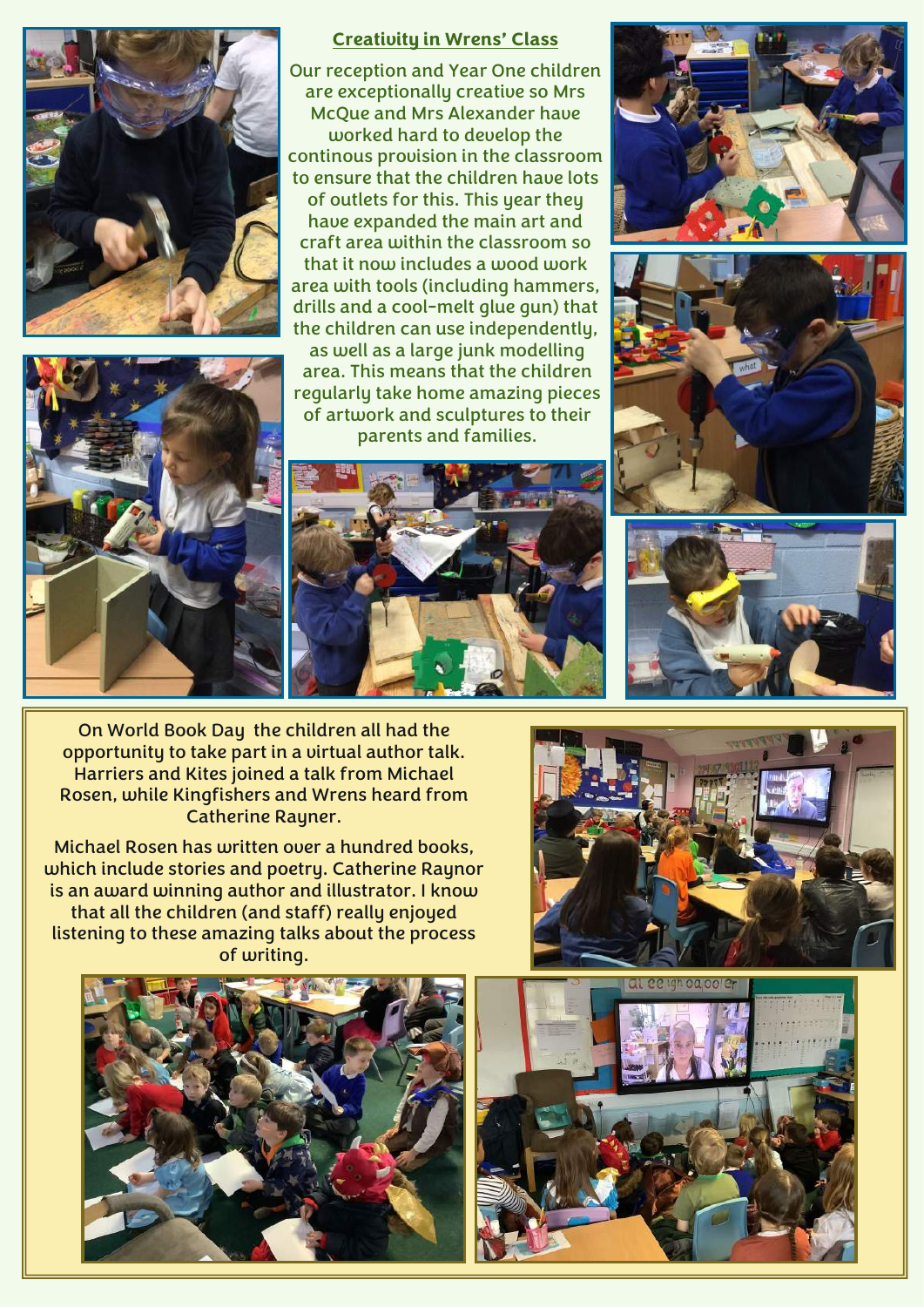

## **World Book Day!**

Thanks to everyone (children and staff) who dressed up and helped us to celebrate the 25th Year of World Book Day. Everyone had fantastic costumes and were really impressive.









As part of our Reading Week, the whole school used the book "The Night Gardener" by The Tan Brothers as inspiration for their writing. In this story a boy wakes up each day to find that new wonderful topiary has been cut in his town.

Each class read this beautiful book together and then thought about the description of the character and settings within the story. The class hunted for powerful vocabulary which they added together to make our own topiary vocab tree!

One of the loveliest parts of the week was



when the children swapped classes to work together to write their own versions of this heart-warming story. Kites worked with Wrens, while Harriers and Kingfishers joined forces too. The stories are in the process of being edited and then the children will publish and illustrate them before we share them with you all.



GARDENEF